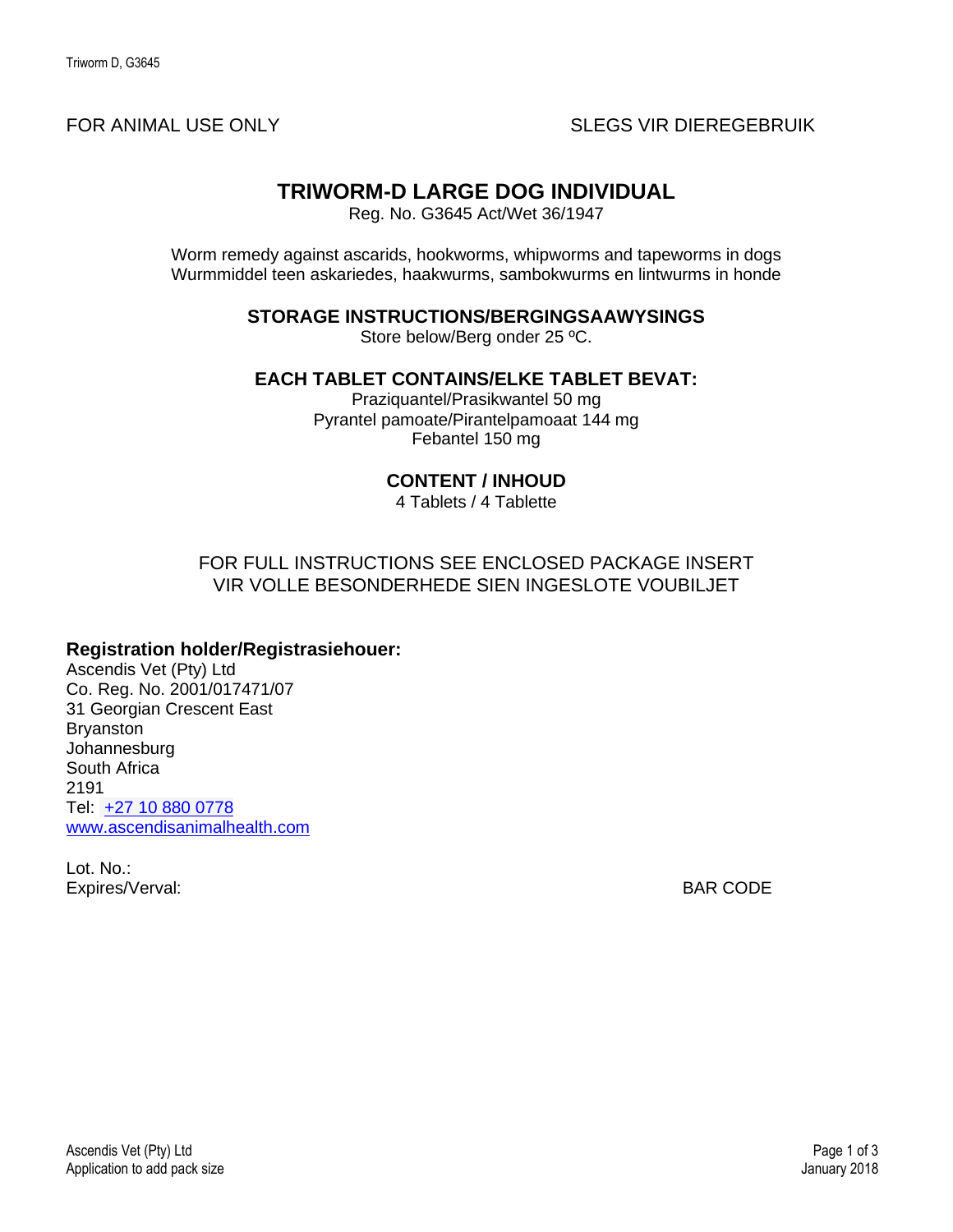## Triworm D, G3645 **PACKAGE INSERT**

| FOR ANIMAL USE ONLY                                                                                                                                                                                                                      | <b>SLEGS VIR DIEREGEBRUIK</b>                                                                                                                                                                                                             |
|------------------------------------------------------------------------------------------------------------------------------------------------------------------------------------------------------------------------------------------|-------------------------------------------------------------------------------------------------------------------------------------------------------------------------------------------------------------------------------------------|
| TRIWORM-D LARGE DOG INDIVIDUAL                                                                                                                                                                                                           | <b>TRIWORM-D GROOT HOND ENKEL EENHEID</b>                                                                                                                                                                                                 |
| Reg. No. G3645 Act 36/1947                                                                                                                                                                                                               | Reg. No. G3645 Wet 36/1947                                                                                                                                                                                                                |
| <b>INDICATIONS</b>                                                                                                                                                                                                                       | <b>AANWYSINGS</b>                                                                                                                                                                                                                         |
| Worm remedy against ascarids, hookworms,                                                                                                                                                                                                 | Wurmmiddel teen askariedes, haakwurms,                                                                                                                                                                                                    |
| whipworms and tapeworms in dogs.                                                                                                                                                                                                         | sambokwurms en lintwurms in honde                                                                                                                                                                                                         |
| <b>COMPOSITION</b>                                                                                                                                                                                                                       | <b>SAMESTELLING</b>                                                                                                                                                                                                                       |
| Each tablet contains:                                                                                                                                                                                                                    | Elke tablet bevat:                                                                                                                                                                                                                        |
| Praziquantel 50 mg                                                                                                                                                                                                                       | Prasikwantel 50 mg                                                                                                                                                                                                                        |
| Pyrantel pamoate 144 mg                                                                                                                                                                                                                  | Pirantelpamoaat 144 mg                                                                                                                                                                                                                    |
| Febantel 150 mg                                                                                                                                                                                                                          | Febantel 150 mg                                                                                                                                                                                                                           |
| <b>STORAGE INSTRUCTIONS</b>                                                                                                                                                                                                              | <b>BERGINGSAANWYSINGS</b>                                                                                                                                                                                                                 |
| Store below 25 °C.                                                                                                                                                                                                                       | Berg onder 25 °C.                                                                                                                                                                                                                         |
| <b>WARNINGS</b>                                                                                                                                                                                                                          | <b>WAARSKUWINGS</b>                                                                                                                                                                                                                       |
| DO NOT USE SIMULTANEOUSLY WITH                                                                                                                                                                                                           | MOENIE SAAM MET PIPERASIEN                                                                                                                                                                                                                |
| PIPERAZINE COMPOUNDS.                                                                                                                                                                                                                    | SAMESTELLINGS GEBRUIK NIE.                                                                                                                                                                                                                |
| Keep out of reach of uninformed persons,                                                                                                                                                                                                 | Hou buite bereik van oningeligte persone,                                                                                                                                                                                                 |
| $\bullet$                                                                                                                                                                                                                                | $\bullet$                                                                                                                                                                                                                                 |
| children and animals.                                                                                                                                                                                                                    | kinders en diere.                                                                                                                                                                                                                         |
| Although this remedy has been extensively                                                                                                                                                                                                | Alhoewel hierdie middel breedvoerig onder 'n                                                                                                                                                                                              |
| tested under a large variety of conditions, failure                                                                                                                                                                                      | wye verskeidenheid van toestande getoets is,                                                                                                                                                                                              |
| thereof may ensue as a result of a wide range of                                                                                                                                                                                         | mag dit faal as gevolg van verskeie redes.                                                                                                                                                                                                |
| reasons. If this is suspected, seek veterinary                                                                                                                                                                                           | Indien dit vermoed word, raadpleeg 'n veearts en                                                                                                                                                                                          |
| advice and notify the registration holder.                                                                                                                                                                                               | verwittig die registrasiehouer.                                                                                                                                                                                                           |
| <b>DIRECTIONS FOR USE: USE ONLY AS</b><br><b>DIRECTED</b><br>Can be administered directly, or mixed with<br>$\bullet$<br>meat, or crushed and mixed with feed.<br>Feeding and fasting before treatment is not<br>$\bullet$<br>necessary. | <b>GEBRUIKSAANWYSINGS: GEBRUIK SLEGS</b><br><b>SOOS AANGEDUI</b><br>Kan direk toegedien word, óf met vleis gemeng,<br>٠<br>óf verkrummel en met kos gemeng.<br>Dit is nie nodig om diere te voer of uit te honger<br>voor toediening nie. |
| <b>Dosage</b><br>Dose according to body mass i.e. 1 tablet/10 kg e.g.                                                                                                                                                                    | <b>Dosis</b><br>Doseer volgens liggaamsmassa d.w.s.<br>1 tablet/10 kg b.v.                                                                                                                                                                |